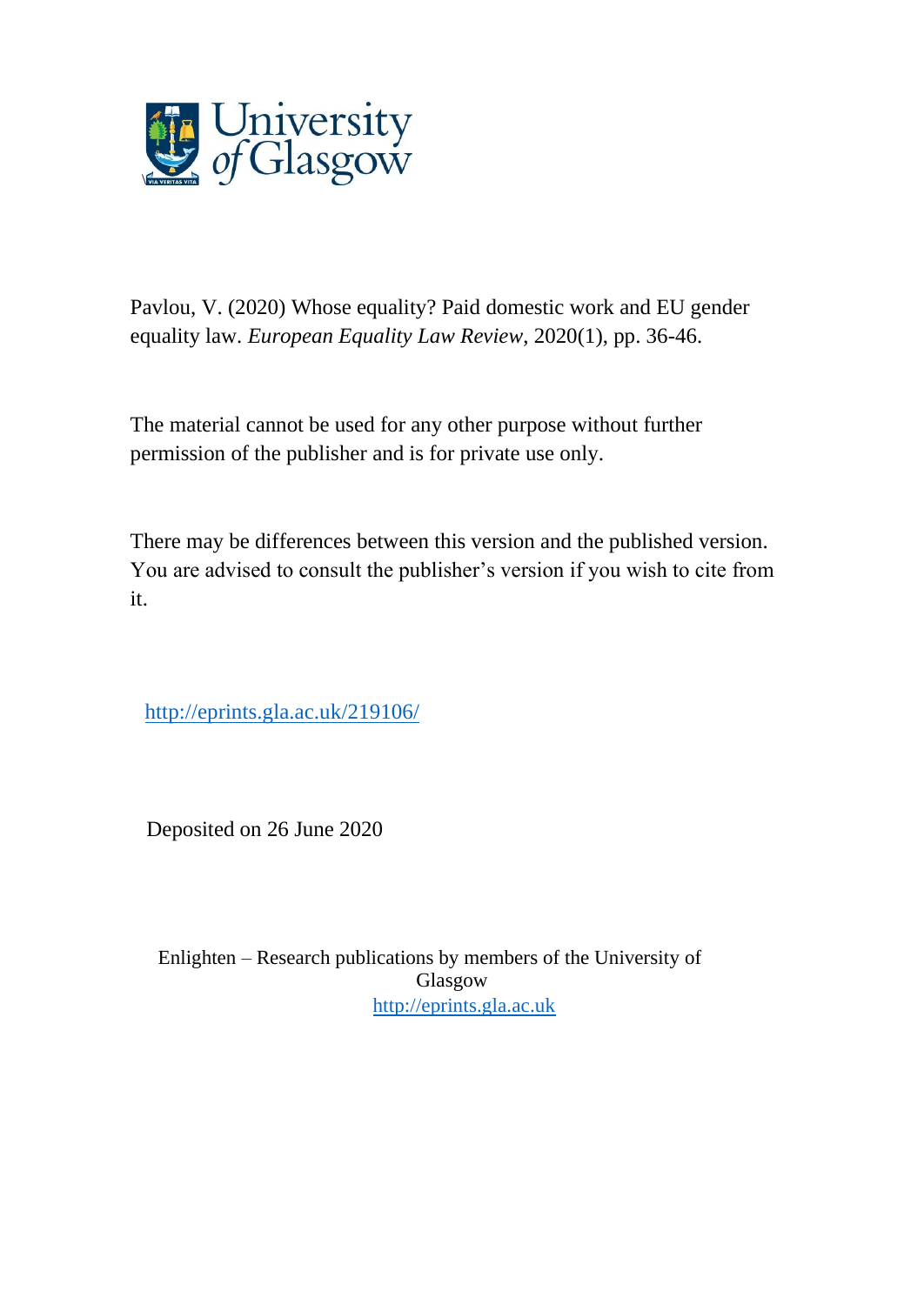# **Whose equality? Paid domestic work and EU gender equality law**

## **Introduction**

The proclamation of the European Pillar of Social Rights in 2017 marks a renewed commitment to gender equality in the European Union (EU). Principle 2 of the Pillar reaffirms the centrality of equality between men and women which 'must be ensured and fostered in all areas, including regarding participation in the labour market, terms and conditions of employment and career progression'. Work-life balance features prominently as one of the means of achieving greater gender equality. Principle 9, dedicated exclusively to this theme, reflects the EU's aim of moving away from a model of rights related to care that centre on women towards a model which acknowledges that both men and women have caring responsibilities.<sup>1</sup> In line with delivering on the Pillar, the EU institutions have adopted a new directive on work-life balance. <sup>2</sup> Similar developments in law and policy have been taking place in several European states, signalling a shift in national welfare and labour law systems towards greater recognition of the need for legal intervention to support work-life balance.<sup>3</sup>

Having access to suitable leave arrangements from work to care for dependants is an important tool towards gender equality for two reasons. First, it allows more women to enter and remain in paid jobs without being penalised for taking up unpaid caring roles. Second, giving caring rights to men nurtures an equalitarian vision of caring, whereby responsibilities are shared between men and women; such a vision can be a first step towards broader societal change concerning gender-based roles.<sup>4</sup>

Yet despite legal and policy developments at both EU and national levels, workers with caring responsibilities, be it in relation to their children or to other dependants, are still confronted with what Nicole Busby refers to as the 'unpaid care/paid work conflict'. <sup>5</sup> An entrenched culture of long working hours, widespread expectations to be flexible and available to work unconstrained by family obligations, as well as the lack of affordable and good-quality care services, put working people under significant strain.<sup>6</sup> To manage this conflict, many families and individuals rely on hiring a domestic worker. For many people, especially women, relying one way or another on the services of a domestic worker is not a luxury but a necessary condition for their participation in the labour market. At the same time, the ageing of Europe's population means that demands for paid domestic work are and will continue to be on the rise, as most people now prefer home-based care to living in institutional homes for the elderly.<sup>7</sup>

<sup>1</sup> Bell, M. (2018) 'The principle of equal treatment and the European Pillar of Social Rights', *Giornale di Diritto del Lavoro e di Relazioni Industriali*, 160, 783-810.

<sup>2</sup> Directive (EU) 2019/1158 of 20 June 2019 on work-life balance for parents and carers.

<sup>3</sup> See generally, Burri S., Senden L. and Timmer A. (2020) *Gender equality law in Europe. How are EU rules transposed into national law in 2019?* (forthcoming).

<sup>4</sup> Fredman, S. (2014) 'Reversing roles, bringing men into the frame', *International Journal of Law in Context*, 10(4), 442-459; Caracciolo di Torella, E. (2015) 'Men in the work/family reconciliation discourse: the swallows that did not make a summer?', *Journal of Social Welfare and Family Law*, 37(3), 334-344.

<sup>5</sup> Busby, N. (2011) *A right to care?*, Oxford University Press.

<sup>&</sup>lt;sup>6</sup> Fudge J., 'A new gender contract? Work/life balance and working-time flexibility', in Conaghan, J. and Rittich, K. (eds.) (2005), *Labour Law, work, and family: Critical and comparative perspectives*, Oxford University Press, 261-288.

 $7$  According to Eurostat, the number of people over 65 in the EU27 was 84.6 million in 2008 and is expected to rise steadily, reaching 151.5 million by 2060. Moreover, the old-age-dependency ratio is projected to double from 25.4 % in 2008 to 53.5 % by 2060. This means that while at the moment there are four people working for every person over 65, by 2060 this share will only be two to one,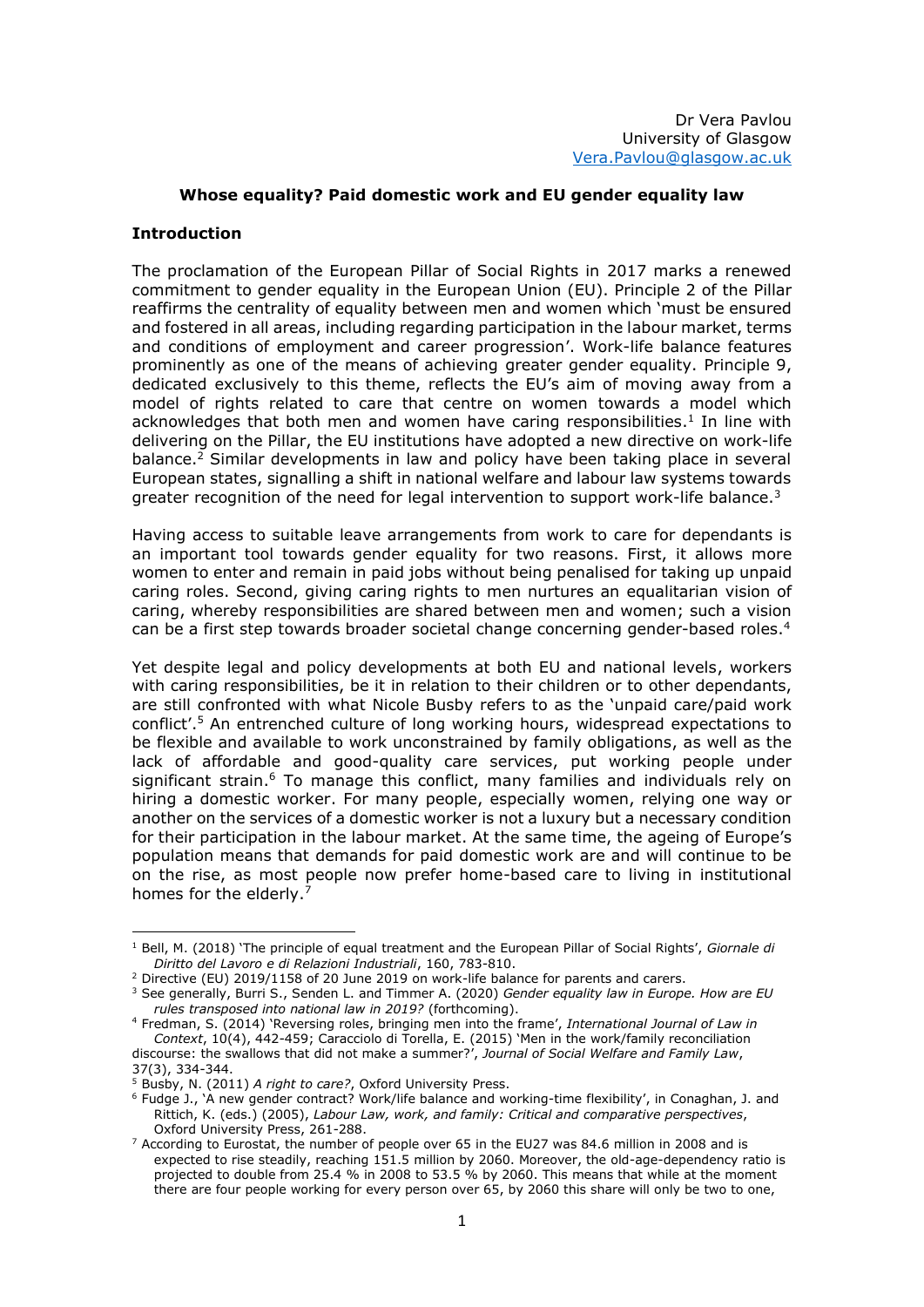Domestic workers therefore play a very important role in the sustainability of families, communities and economies. The nanny who picks up the children after school, the cleaner who comes in once or twice a week to clean the home and do the ironing, the au pair who minds the children in exchange for accommodation and a stipend, the care worker who ensures the elderly or disabled person is clean and safe – these are all paid domestic workers whose work allows so many others to turn up to work every day.<sup>8</sup>

Yet despite this important role, domestic workers are exposed to multiple forms of disadvantage that range from notoriously low wages, long and unregulated working hours and harassment at work, to unfair dismissals and lack of pregnancy and maternity protection.<sup>9</sup> The global COVID-19 health emergency is exacerbating many of the problems domestic workers face. The working conditions of this largely female workforce sit very uneasily with the vision of gender equality the EU and its Member States seek to achieve. Working in and for a private household brings with it challenges with respect to accessing protection against discrimination, not least because of the very structure of legal provisions on non-discrimination. Finding, for instance, a suitable comparator is a common difficulty for domestic workers, as well as other workers in small establishments, when seeking to substantiate a claim of direct discrimination.<sup>10</sup> Similarly, equal pay laws are heavily restricted in their ability to address low pay in segregated occupations where women predominate. That is why, for the purposes of this article, I will use equality in a broad sense and not as a synonym of non-discrimination.

The aim of this article is twofold. First, to draw attention to the legal and practical obstacles domestic workers face when it comes to equality at work. Second, to propose steps that the EU and its institutions could take to address those obstacles. The discussion is structured in three main sections. In the first section, I sketch the profile of domestic workers in Europe with reference to those characteristics that are important from an equality point of view. The second section discusses obstacles to equality with a focus on selected areas, namely: freedom from harassment at the workplace, the combination of paid work with unpaid care and protection from discriminatory dismissals. This is by no means a comprehensive analysis of all issues, but it provides a snapshot of the situation in Europe, drawing on the law and practice of a limited number of European states. Other important aspects of domestic workers' working conditions, such as working time and equal pay, are not covered here.<sup>11</sup> In the second section, I also discuss some of the ramifications of the COVID-19 pandemic on paid domestic work. Finally, the third section discusses the role of the EU and its institutions in promoting a vision of gender equality that includes domestic workers.

thus elderly care needs will increase. Eurostat (2008) Ageing characterizes the demographic perspectives of the European societies, *Statistics in Focus*, 72/2008.

<sup>8</sup> I follow the ILO definition of domestic work under Article 1(a), ILO Convention 189: 'the term domestic work means work performed in or for a household or households'. I therefore use the term 'domestic work' in a broad sense as encompassing both care as well as other household work such as cleaning and cooking. In favour of using 'care work' and 'domestic work' interchangeably, see Adelle Blackett, 'Introduction: Regulating decent work for domestic workers' (2011) 23 *Canadian Journal of Women and the Law*, 1-46.

<sup>&</sup>lt;sup>9</sup> ILO (2010) Decent work for domestic workers, Report IV(1) to the International Labour Conference, 99th Session, Geneva: International Labour Office.

<sup>10</sup> Albin, E. (2012) 'From 'domestic servant' to 'domestic worker' in Fudge, J., McCrystal, S. and Sankaran, K. (eds.), *Challenging the legal boundaries of work regulation*, Hart: Oñati International Series in Law and Society, 231-251.

 $11$  For a preliminary discussion, see Pavlou V. (2016) 'Domestic work in EU law: the relevance of EU employment law in challenging domestic workers' vulnerability', *European Law Review* 41(3) 379- 398.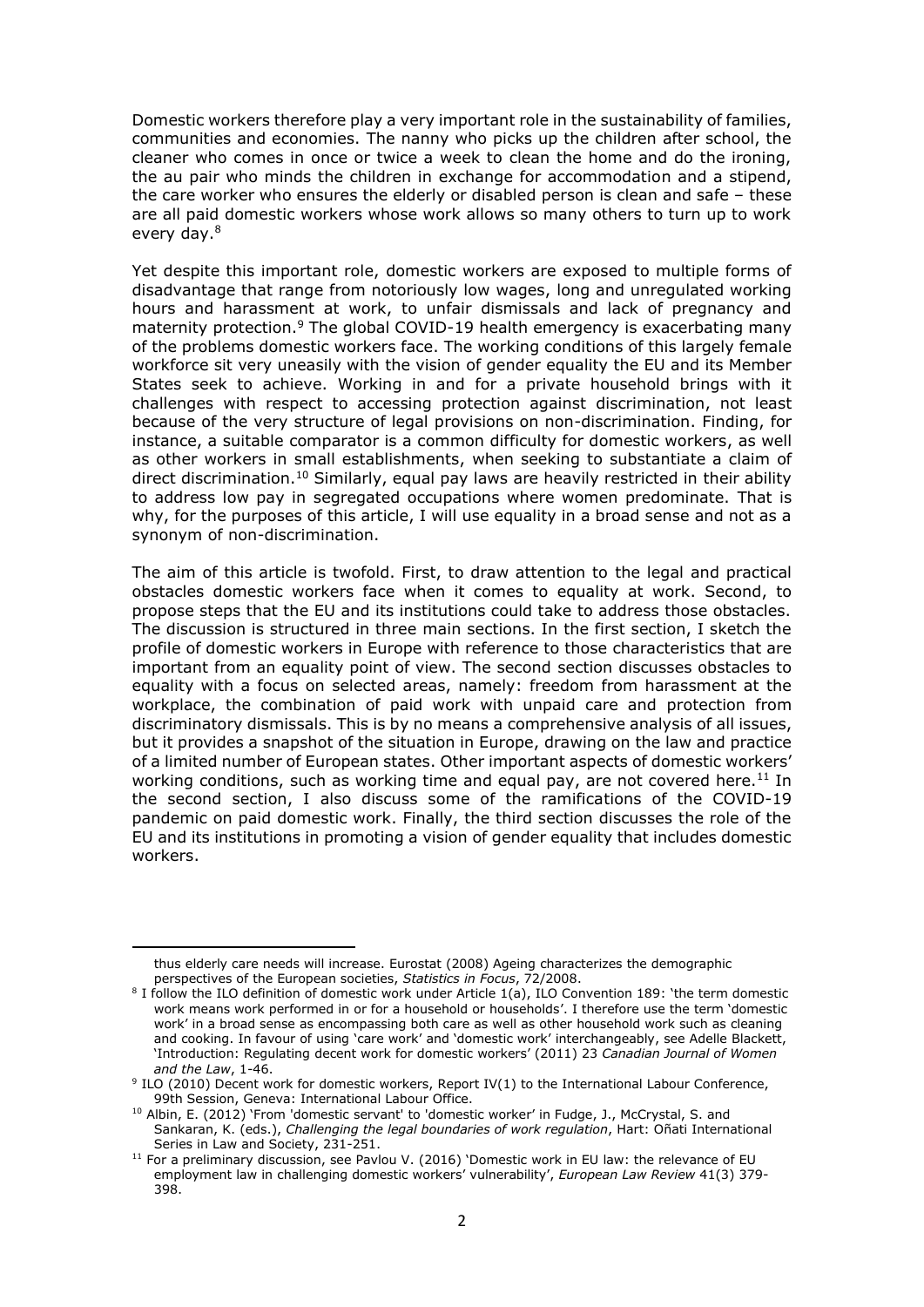# **The profile of paid domestic workers in Europe and its implications for equality**

Paid domestic work is hardly an obsolete occupation. The International Labour Organisation (ILO) estimates that there are 67.1 million domestic workers globally. Women are, as one would expect, overrepresented, as they make up 83 % of the sector.<sup>12</sup> Domestic workers are also very often migrants. Based on official employment statistics, the ILO calculates that there are at least 2.5 million migrants in domestic work in Europe.<sup>13</sup> These statistics reflect only part of the reality, because they do not include irregular migrants and other informal workers. As informality is widespread in domestic work, the actual numbers of those making a living in this sector and the share of migrants should be expected to be much higher.<sup>14</sup>

Domestic workers may be directly recruited by individuals and families or hired through a variety of intermediaries, including increasingly through digital platforms.<sup>15</sup> The expansion of the so-called 'gig economy' during the last few years has renewed old debates concerning the legal characterisation of employment relationships – are Uber drivers employees, independent contractors or somewhere in between? The burgeoning labour law scholarship on this topic has showed little interest in types of work where women tend to be overrepresented, such as care and domestic services, even though there is evidence that digital platforms have expanded in those fields as well.<sup>16</sup> The platform Nannuka, for instance, offers child care, elderly care, domestic work and tutoring services in the UK and Greece, while the company Care.com, established in 2006 in the USA, has expanded to 13 European countries since its inception. Both websites have thousands of registered domestic workers' profiles in each country. This finding is important, not only because it indicates the extent of paid domestic work in Europe, but also because it shows another dimension of the legal characterisation of these employment relationships. While it is highly unlikely that these digital platforms will be considered to constitute the employers of those who register their profiles in search for work, their expansion in care and other domestic work services increases direct recruitment and as a result, informality and casualisation.

The profile of the domestic worker in Europe – predominantly a woman, very often a migrant, who tends to work informally – is highly relevant for the potential of experiencing discrimination at work and the likelihood of accessing effective redress. Thus, researching paid domestic workers' working conditions in Europe has both a quantitative and qualitative dimension; quantitative because of the large numbers of affected workers and qualitative because domestic workers are predominantly women who experience specific obstacles when it comes to enjoying equality at work. I turn to examine some of these obstacles in the next section.

<sup>12</sup> ILO (2016), *Formalizing domestic work*, International Labour Office.

<sup>13</sup> ILO (2015) *ILO global estimates on migrant workers. Special focus on migrant domestic workers*, International Labour Office.

<sup>&</sup>lt;sup>14</sup> The ILO highlights some regional differences worth pointing out. Northern, Southern and Western European countries are quantitatively much more important destinations for migrant domestic workers than countries in Eastern Europe. Migrants make up more than half of the domestic workforce in Northern, Southern and Western Europe (54.6 %), while in Eastern Europe their share is 25 %. The share of female migrants in domestic work is even higher in Northern, Southern and Western Europe, making up 65.8 % of the sector. ILO (2015) *ILO global estimates on migrant workers. Special focus on migrant domestic workers*, International Labour Office.

<sup>15</sup> Judy, F. Hobden, C. (2018) *Conceptualizing the role of intermediaries in formalizing domestic work*, International Labour Office.

<sup>&</sup>lt;sup>16</sup> Drawing on the USA experience, Julia Ticona and Alexandra Mateescu document a vast difference in the numbers of people offering their work through Uber – 160 000 drivers registered in 2014 – in contrast to the 5.3 million registered profiles on a platform offering care and domestic services, Care.com. See, Ticona, J. and Mateescu, A. (2018) 'Trusted strangers: Carework platforms' cultural entrepreneurship in the on-demand economy', *New Media and Society* 20(11) 4384-4404.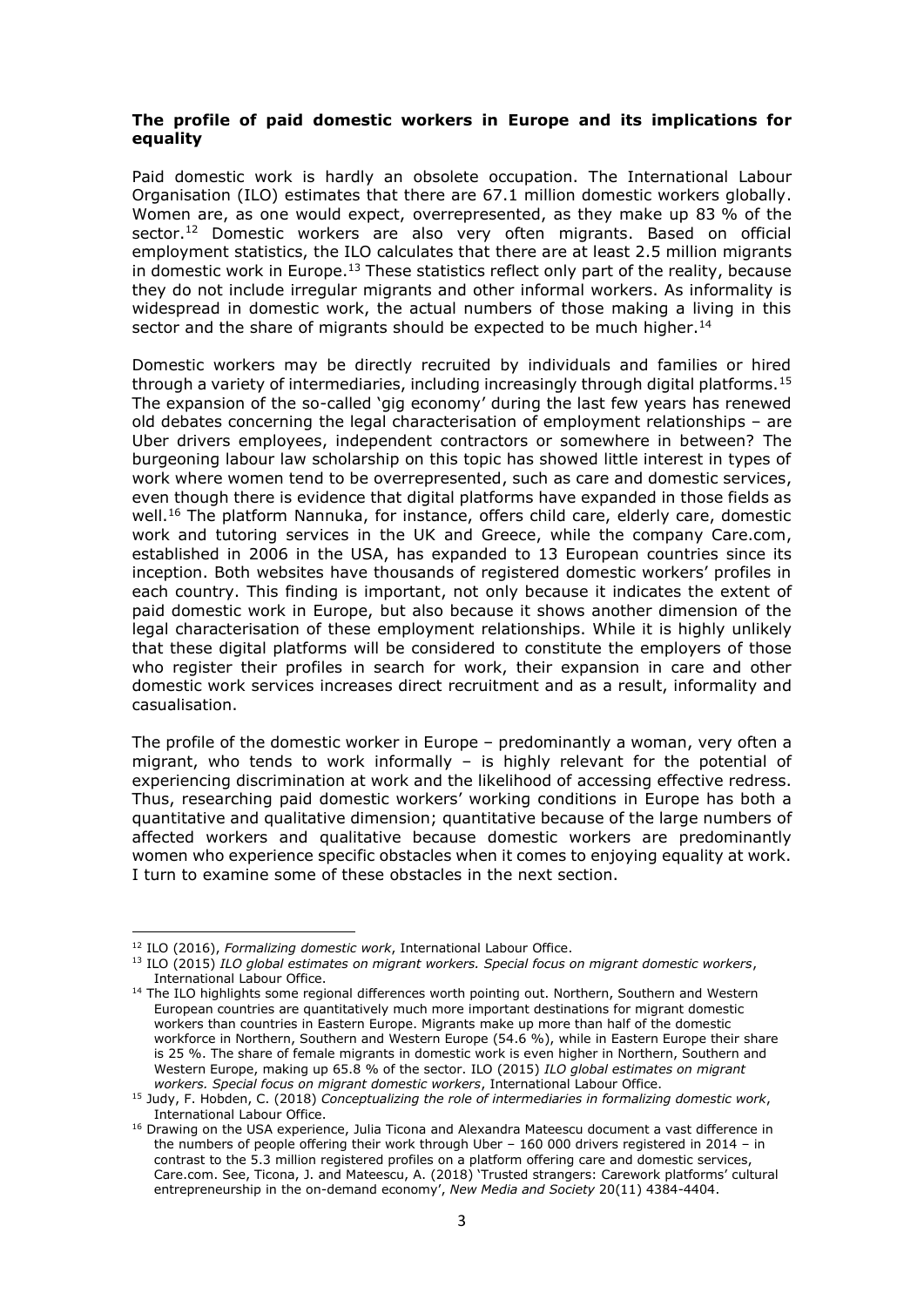## **Obstacles to gender equality at work: focus on specific issues**

#### *Freedom from harassment at the workplace*

Studies show that certain forms of violence at work, including sexual violence and victimisation, disproportionately affect women. <sup>17</sup> Domestic workers are at heightened risk of experiencing violence and harassment at work, not only because they are women, but also due to the specificities of their work.<sup>18</sup> While imbalance of power between a worker and her employer is an intrinsic feature of all employment relationships, in the case of domestic workers, that imbalance tends to be more pronounced, making them vulnerable to abuse. Domestic workers work, and sometimes even live, in their employer's private household. Their work, especially if it involves adult care, requires close proximity with the human body, which might expose them to unwanted sexual advances. Working in a private household, where labour inspection is often barred in view of protecting privacy, as well as being isolated without contact with colleagues, makes it difficult to uncover abuse.

Migrant domestic workers are in a particularly vulnerable situation if they experience any form of abuse, because they may lack a supportive social network to turn to. Non-EU migrant domestic workers are subject to immigration rules which often make them dependent on their employer for both work and residence permits;<sup>19</sup> therefore, they might be wary of losing both the right to work and to stay in the country if they complain against abuse and harassment. In 2019, the Cypriot Equality Body published a report documenting the extent of the phenomenon of harassment against migrant, mostly third-country national, domestic workers in Cyprus.<sup>20</sup> Drawing on complaints filed during the last decade, the Equality Body reports that violence in all its forms against migrant domestic workers is very common in Cyprus. Worryingly, there have been cases of detrimental treatment, including expulsion, of domestic workers who complained to the local authorities against abuse at work.<sup>21</sup>

Because of the stigma associated with being a victim, especially of sexual harassment,<sup>22</sup> coming forward is never easy, let alone bringing a claim to court and receiving redress. Fear of repercussions including dismissal, difficulties in gathering evidence and substantiating a claim, and lack of funds and knowledge of how redress mechanisms work, are all factors contributing to underreporting; as a result, few victims pursue claims judicially.<sup>23</sup>

EU equality law considers sexual harassment, harassment on the grounds of sex and harassment motivated by the person's racial or ethnic origin as forms of prohibited discrimination. While such behaviours could be addressed through Member States' criminal laws, the Recast and Race Equality Directives introduce three innovative

<sup>17</sup> Lippel, K. (2016) *Addressing occupational violence: an overview of conceptual and policy considerations viewed through a gender lens*, International Labour Office: Geneva.

<sup>&</sup>lt;sup>18</sup> That domestic workers are a group at risk of experiencing harassment at work is reflected in Article 5 of ILO Convention 189 on decent work for domestic workers which requires ratifying States to ensure effective protection against all forms of abuse, harassment and violence.

 $19$  Pavlou, V. (2016) 'Migrant domestic workers, vulnerability and the law: immigration and employment laws in Cyprus and Spain', *Investigaciones Feministas* 7(1) 149-168.

<sup>20</sup> Office of the Commissioner for Administration and the Protection of Human Rights (2019) *Report in relation to the regulatory framework on domestic work in Cyprus* (Report N. 15/2019).

<sup>21</sup> Office of the Commissioner for Administration and the Protection of Human Rights (2019) *Report in relation to the regulatory framework on domestic work in Cyprus* (Report N. 15/2019).

<sup>&</sup>lt;sup>22</sup> Latcheva R. (2017) 'Sexual harassment in the European Union: A pervasive but still hidden form of gender-based violence', *Journal of Interpersonal Violence*, 32(12) pp. 1821-1852.

<sup>23</sup> Burri, S., Senden, L. and Timmer, A. (2020) *Gender equality law in Europe. How are EU rules transposed into national law in 2019?* (forthcoming).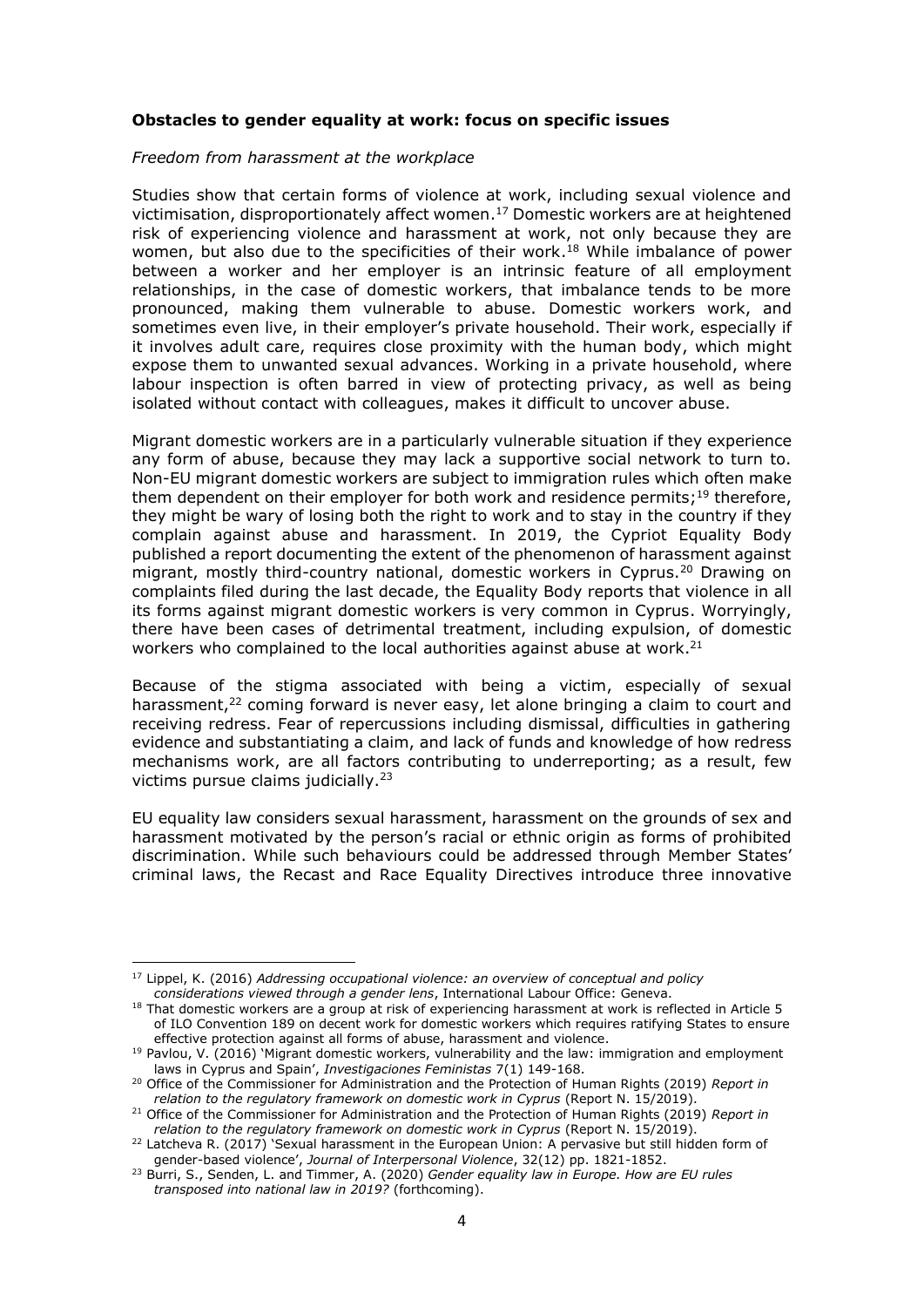provisions that seek to curb the structural problems victims face: the reversal of the burden of proof, protection against victimisation and the creation of equality bodies.<sup>24</sup>

Importantly, because of their equality dimension and purpose to safeguard a person's dignity, the measures protecting against different forms of harassment at work apply to all without exceptions; any domestic worker irrespective of migration or employment law status should thus be able to benefit from these provisions.<sup>25</sup>

### *Combining paid work with unpaid care*

Labour law intervenes in the regulation of employment relationships in different ways to allow the combination of paid work with unpaid care. Traditionally, labour law systems focused on granting rights to women, acknowledging their specific role in relation to childrearing and childbirth;<sup>26</sup> the most important of these are the right to a period of maternity leave and protection against pregnancy-related dismissal. These rights have an undisputable equality dimension because they seek to protect women from suffering disadvantages in their labour market participation when they give birth. At EU level, maternity leave and protection against dismissal are guaranteed under the Pregnant Workers Directive.<sup>27</sup> Because in their vast majority domestic workers are women, the area of maternity protection rights is very important for them.

The Court of Justice of the EU (CJEU) has consistently held that the Pregnant Workers Directive has a broad personal scope with an autonomous EU law meaning.<sup>28</sup> Essentially, any woman who provides services for a certain period of time, under the direction or supervision of another and receives remuneration for the services should be able to access maternity leave and protection against pregnancy-related dismissal.<sup>29</sup> From this follows that Member States cannot apply narrower national definitions with the effect of excluding categories of female workers. The European Commission has also been clear that the Pregnant Workers Directive includes all women workers; where Member States excluded categories of workers, the European Commission requested amendments to national legislation. In its first implementing report, the Commission firmly stated that:

'The Directive applies to workers who are pregnant, have recently given birth or are breastfeeding in all fields and occupations, with no exceptions. The exclusion of certain groups of women from the Directive's scope is contrary to Community law and infringement proceedings will be commenced.' 30

Domestic workers in the EU are therefore covered by legal provisions on maternity leave and protected against dismissal in case they become pregnant. However, domestic workers are a group that often suffers from what we call the gap between

<sup>&</sup>lt;sup>24</sup> Directive 2006/54/EC of the European Parliament and of the Council of 5 July 2006 on the implementation of the principle of equal opportunities and equal treatment of men and women in matters of employment and occupation (recast); Council Directive 2000/43/EC of 29 June 2000 implementing the principle of equal treatment between persons irrespective of racial or ethnic origin.

<sup>&</sup>lt;sup>25</sup> Pavlou, V. (2016) 'Domestic work in EU law: the relevance of EU employment law in challenging domestic workers' vulnerability', *European Law Review*, 41(3) 379-398.

<sup>&</sup>lt;sup>26</sup> This approach is reflected in the work of the ILO which in 1919 adopted one of its very first instruments, the Maternity Protection Convention No 3.

<sup>&</sup>lt;sup>27</sup> Council Directive (EC) 92/85 on the introduction of measures to encourage improvements in the safety and health at work for pregnant workers and workers who have recently given birth or are breastfeeding [1992] OJ L348/1.

<sup>28</sup> *Kiiski v Tampereen Kaupunki* (C-116/06) [2007]; *Danosa v LKB Lizings SIA* (C-232/09) [2010].

<sup>&</sup>lt;sup>29</sup> This is the definition of 'worker' the CJEU developed initially in free movement law and subsequently applied in some – but not all – areas of social law, notably in the areas of equal pay, working time and pregnant workers' rights.

<sup>30</sup> *Report of the Commission on the implementation of Council Directive 92/85, COM(1999) 100 final,* p. 7.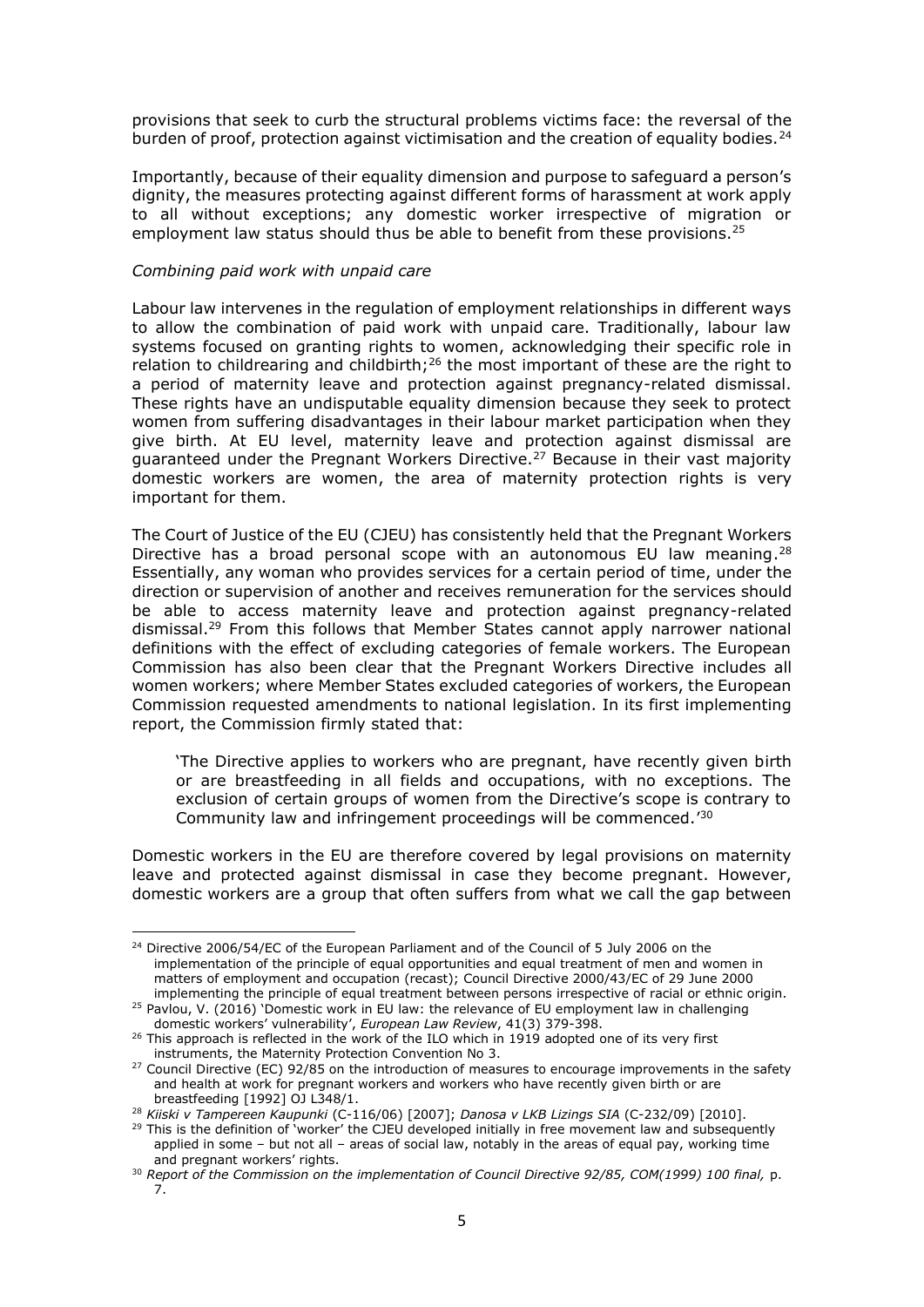the law in the books and law in practice – having these rights on paper does not mean that they are able to enjoy them in practice. This is of course true for many women who experience pregnancy-related discrimination, including dismissal, despite the existence of legal protection. Such phenomena are often exacerbated in times of economic turmoil and austerity. $31$  In the case of domestic workers, it is not uncommon for employers to terminate their employment when the worker becomes pregnant.<sup>32</sup>

Challenging her dismissal as discriminatory on the basis of gender might be particularly difficult for any woman if such a challenge entails bringing legal proceedings against the employer. In *Porras Guisado* the CJEU held that the protection against pregnancy-related dismissal under Article 10 of the Pregnant Workers Directive should be implemented in a way that is not only reparative (i.e. providing remedies to dismissed workers) but also preventive; <sup>33</sup> this is what the Court refers to as the "double protection" the Directive requires.<sup>34</sup> In a particularly incisive point of analysis, the CJEU acknowledges the:

'harmful effects which the risk of dismissal may have on the physical and mental state of workers who are pregnant, have recently given birth or are breastfeeding, including the particularly serious risk that pregnant women may be prompted voluntarily to terminate their pregnancy.<sup>135</sup>

Therefore, according to the Court, Article 10 of the Pregnant Workers Directive precludes the very "taking of a decision to dismiss".<sup>36</sup> From this follows that that even handing a dismissal notice to a pregnant worker can have the kind of serious detrimental effects the Pregnant Workers Directive seeks to prevent.

It is not clear how Member States are complying with the Directive's preventive aspect. Stating somewhere in their labour legislation that the dismissal of a pregnant woman is prohibited does not seem preventive enough.<sup>37</sup> Employers can still proceed with dismissal relying on the fact that many, especially the most vulnerable workers, will be deterred from challenging such a decision and initiating litigation.

For the prohibition to be truly preventive, alternatives need to be found. The correct implementation of the prohibition implies restricting the employer's managerial prerogative to dismiss a worker who falls under the personal scope of the Pregnant Workers Directive. One approach could be to have in place a system whereby employers must obtain prior authorisation from a labour authority or equivalent body to dismiss a pregnant worker.<sup>38</sup> The employer would need to provide evidence that

 $31$  Busby, N. and James, G. (2016) 'Regulating work/care relationships in a time of austerity: a legal perspective', in Lewis, S., Anderson, D., Lyonette, C., Payne, N. and Wood, S. (eds.) *Work-life balance in times of recession, austerity and beyond* (Routledge) pp. 78-92.

<sup>32</sup> Andall, J. (2000) *Gender, migration and domestic service: The politics of Black women in Italy*, Ashgate; Addati, L., Cheong Lindsay, T. (2013) 'Meeting the needs of my family too': Maternity protection and work-family measures for domestic workers, ILO.

<sup>33</sup> *Jessica Porras Guisado v Bankia SA and others* (C-103/2016) [2018].

<sup>34</sup> *Jessica Porras Guisado v Bankia SA and others* (C-103/2016) [2018] para 59.

<sup>35</sup> *Jessica Porras Guisado v Bankia SA and others* (C-103/2016) [2018] para 62.

<sup>36</sup> *Jessica Porras Guisado v Bankia SA and others* (C-103/2016) [2018] para 63. According to Article 10(1) of Directive 92/85, Member States shall take the necessary measures to prohibit the dismissal of pregnant workers during the period from the beginning of their pregnancy to the end of the maternity leave, "save in exceptional cases not connected with their condition which are permitted under national legislation and/or practice and, where applicable, provided that the competent authority has given its consent".

 $37$  This seems to be the approach in most Member States. See, Burri, S., Senden, L. and Timmer, A. (2020) *Gender equality law in Europe. How are EU rules transposed into national law in 2019?* (forthcoming).

 $38$  See Article 10(1) of Directive 92/85, which foresees the consent of a competent authority, but only as an option for Member States. According to Article 10(1) of Directive 92/85, Member States shall take the necessary measures to prohibit the dismissal of pregnant workers during the period from the beginning of their pregnancy to the end of the maternity leave, "save in exceptional cases not connected with their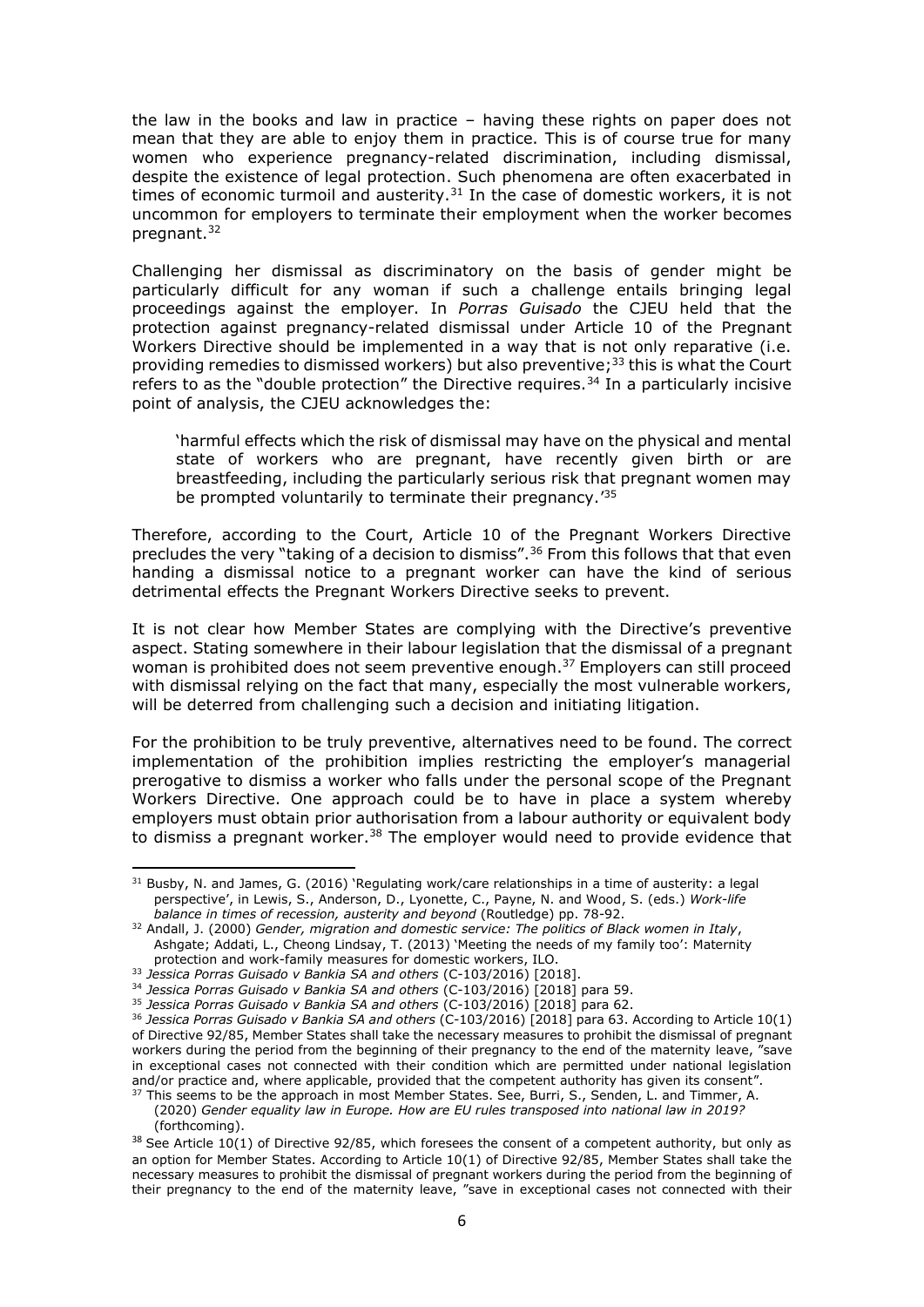the dismissal is for reasons unrelated to the worker's pregnancy.<sup>39</sup>Another way could be for Member States to introduce a system of precautionary penalties that employers would need to pay before dismissing a pregnant worker; if the dismissal is deemed fair, employers can recover any sums paid. Preventive measures are important for all working women but for some they are essential in bridging the gap between the law in the books and the law in action. For women in precarious and non-unionised jobs, such as domestic workers, preventive measures might be the only way to guarantee effective protection against pregnancy-related dismissal.

Beyond maternity-related protections and rights, the law can intervene to create entitlements for both women and men that allow the combination of paid work with unpaid caring roles. The most recent EU law instrument in this area is the newly adopted Directive on Work-Life Balance.<sup>40</sup> The Directive provides individual rights to different types of leave from work – paternity, parental, carer's leave and time off work on force majeure grounds – as well as the right to request flexible working arrangements.

To what extent do these entitlements apply to those working in or for a private household? The Directive's personal scope is broad and inclusive, but not unambiguously so. The first indication of inclusiveness is Recital 17 in the Preamble, which explicitly states that the Directive applies to part-time, fixed-term and temporary agency workers. Article 2 defines the personal scope with a formulation that is almost identical to the provision on personal scope previously found in the, now repealed, Parental Leave Directive. It stipulates that:

'This Directive applies to all workers, men and women, who have an employment contract or employment relationship as defined by the law, collective agreements or practice in force in each Member State, taking into account the case-law of the Court of Justice.'

Tying the personal scope to national law definitions of the concept of worker is a standard technique which we see in other EU directives in the field of social law, notably in the so-called atypical work directives. What is new here is the reference to CJEU jurisprudence on the notion of worker. While there is no single, autonomous EU definition of worker, the Court has shown willingness to apply the broad definition, initially developed in the free movement of workers' case law, to other areas such as equal pay<sup>41</sup> and working time.<sup>42</sup> Even when Member States have discretion in defining the personal scope of an EU directive, such discretion is not unfettered; Member States must have due regard to the directive's objectives and ensure its effectiveness.<sup>43</sup>

There are therefore strong indications that the CJEU will interpret the personal scope broadly to include all those who, for a certain period of time, provide services under the direction or supervision of another in exchange for remuneration. However, to

condition which are permitted under national legislation and/or practice and, where applicable, provided that the competent authority has given its consent".

<sup>&</sup>lt;sup>39</sup> At the same time, however, we would need broader supportive mechanisms for affected workers to enforce their rights, such as free and simplified extra-judicial procedures to deal with complaints, coupled with administrative fines for unscrupulous employers.

<sup>40</sup> EU Directive 2019/1158 of 20 June 2019 on work-life balance for parents and carers. For a detailed analysis of this Directive, see Oliveira Á., De La Corte-Rodríguez, M, and Lütz, F. (2020), *The new Directive on Work-Life Balance: towards a new paradigm of family care and equality?* European Law Review 45(3), 295-323.

<sup>41</sup> *Debra Allonby v Accrington & Rossendale College* (C-256/01) [2004].

<sup>42</sup> *Union Syndicale Solidaires Isère v Premier Ministre* (C-428/09) [2010]; *Fenoll v Centre d'aide par le travail 'La Jouvene'* (C-316/13) [2016.

<sup>43</sup> *O'Brien v Ministry of Justice* (C-393/10) [2012]; *Betriebsrat der Ruhrlandklinik gGmbH v Ruhrlandklinik gGmbH* (C-216/15) [2017].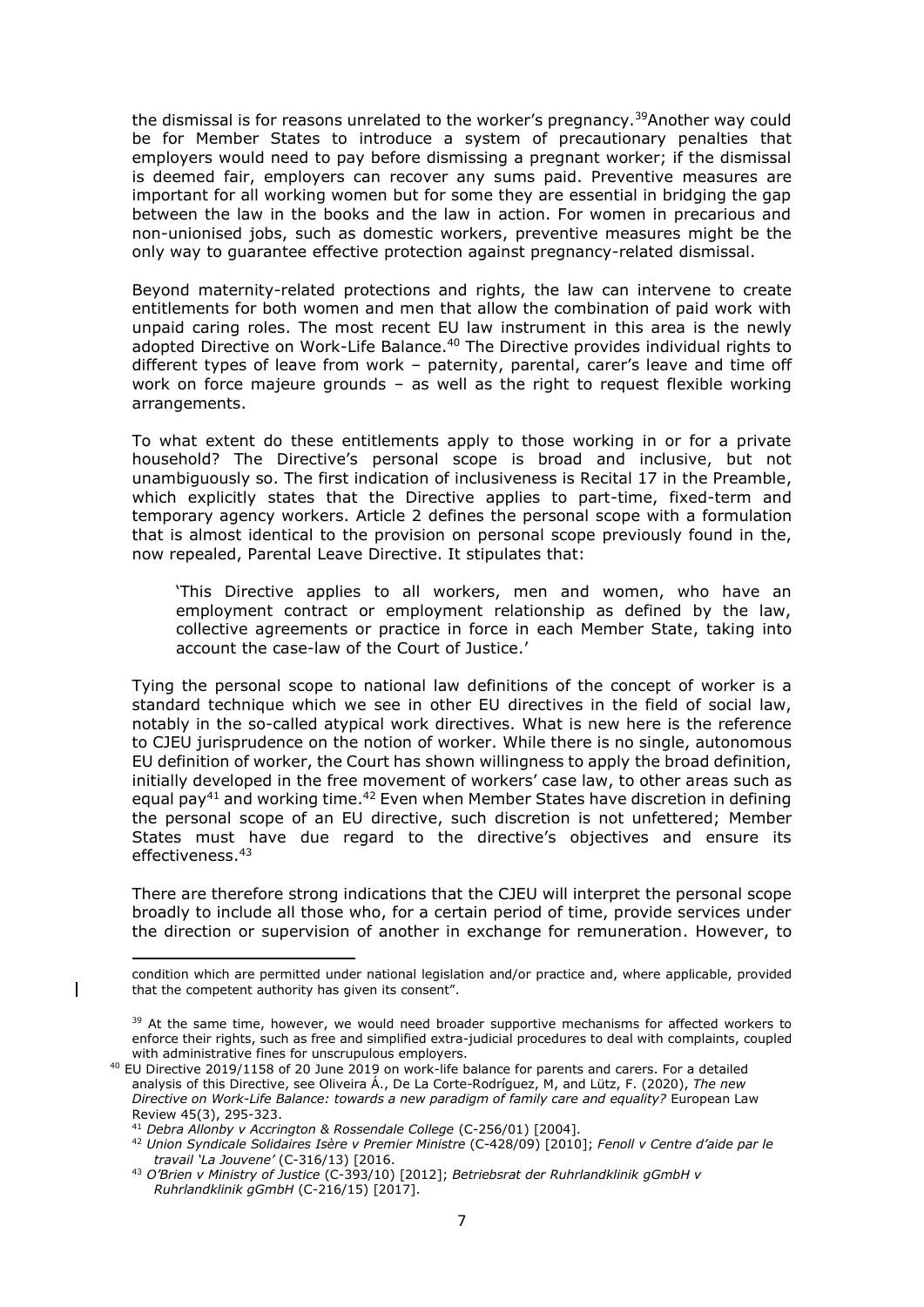avoid any doubt, especially in the process of transposition, the Directive's drafters could have spared the reference to Member States' national laws and constructed personal scope in unambiguously broad terms, affirming the CJEU's recent jurisprudence in this area. Making it clear that the Directive includes domestic workers would have pre-empted their exclusion in national implementing measures.<sup>44</sup> Besides, the Directive on transparent and predictable working conditions in the EU, adopted on the same day as the Directive on Work-Life Balance, makes an explicit reference – albeit only in the Preamble – to domestic workers being potentially included.<sup>45</sup> One cannot but wonder why domestic workers were not explicitly included in a legislative measure that focuses on equality between men and women.

#### *Discriminatory dismissals*

Having legal protection against their employer's arbitrary decision to terminate the employment relationship is very important for workers. This is because dismissal protection can be a vehicle to ascertain other fundamental rights at work, such as the right to join a trade union, the right to privacy or the right to be free from discrimination. The fear of dismissal makes workers vulnerable to accepting violations of their fundamental rights and having no effective legal protection exacerbates such situations.

Domestic workers face various obstacles when it comes to ascertaining their fundamental rights through measures for protection from dismissal. Some of these obstacles are common to most atypical and precarious workers across workplaces, while others are unique to domestic workers. In some jurisdictions, such as the UK, being legally characterised as an employee is a prerequisite for accessing protection against dismissal;<sup>46</sup> workers<sup>47</sup> and the self-employed are not protected. Many atypical workers, who are also in the most precarious position, are excluded from the legislation's protective scope. Such exclusion has knock-on effects on the exercise of fundamental rights at work.<sup>48</sup> Domestic workers often provide their work under arrangements that put their status as employees in question – think for instance of au pairs, platform workers, agency workers or those on zero-hour contracts.<sup>49</sup> Thus, for atypical workers, seeking redress against unfair dismissal entails overcoming this first significant legal hurdle.

Lydia Hayes' socio-legal study of homecare workers in the UK shows how the fear of being dismissed on the spot and facing unemployment instigates a 'profound sense of insecurity'.<sup>50</sup> For migrant workers, especially those who have incurred large debts to finance their relocation as well as those without legal residence, the fear of dismissal is coupled with the fear of expulsion. Such a combination can function as a coercive tool in the hands of abusive employers.

Even in jurisdictions that grant protection to atypical workers, it is not uncommon for legal rules on dismissal to treat the employment relationship between a domestic

<sup>44</sup> Domestic workers are prone to such exclusions. See, for instance, several Member States' exclusion of domestic workers from the Working Time Directive in European Commission (2017) *Report on the implementation by Member States of Directive 2003/88/EC concerning certain aspects of the organisation of working time*, COM(2017) 254 final.

<sup>45</sup> See recital 8 of Directive (EU) 2019/1152 of the European Parliament and of the Council of 20 June 2019 on transparent and predictable working conditions in the European Union.

<sup>46</sup> Section 94(1), Employment Rights Act 1996.

<sup>&</sup>lt;sup>47</sup> The status of 'worker' is a legal construction in the UK which gives rise to a limited number of employment rights, such as entitlement to the national minimum wage and protection against discrimination.

<sup>48</sup> Collins, P. (2018) 'The inadequate protection of human rights in unfair dismissal law', *Industrial Law Journal*, 47(4) 504-530.

<sup>49</sup> Lydia Hayes' study reveals that zero-hour contracts are rife in the UK's market for homecare services for the elderly. Hayes, L. J. B. (2017) *Stories of care: a labour of law*, Palgrave.

<sup>50</sup> Hayes, L. J. B. (2017) *Stories of care: a labour of law*, Palgrave, p. 86.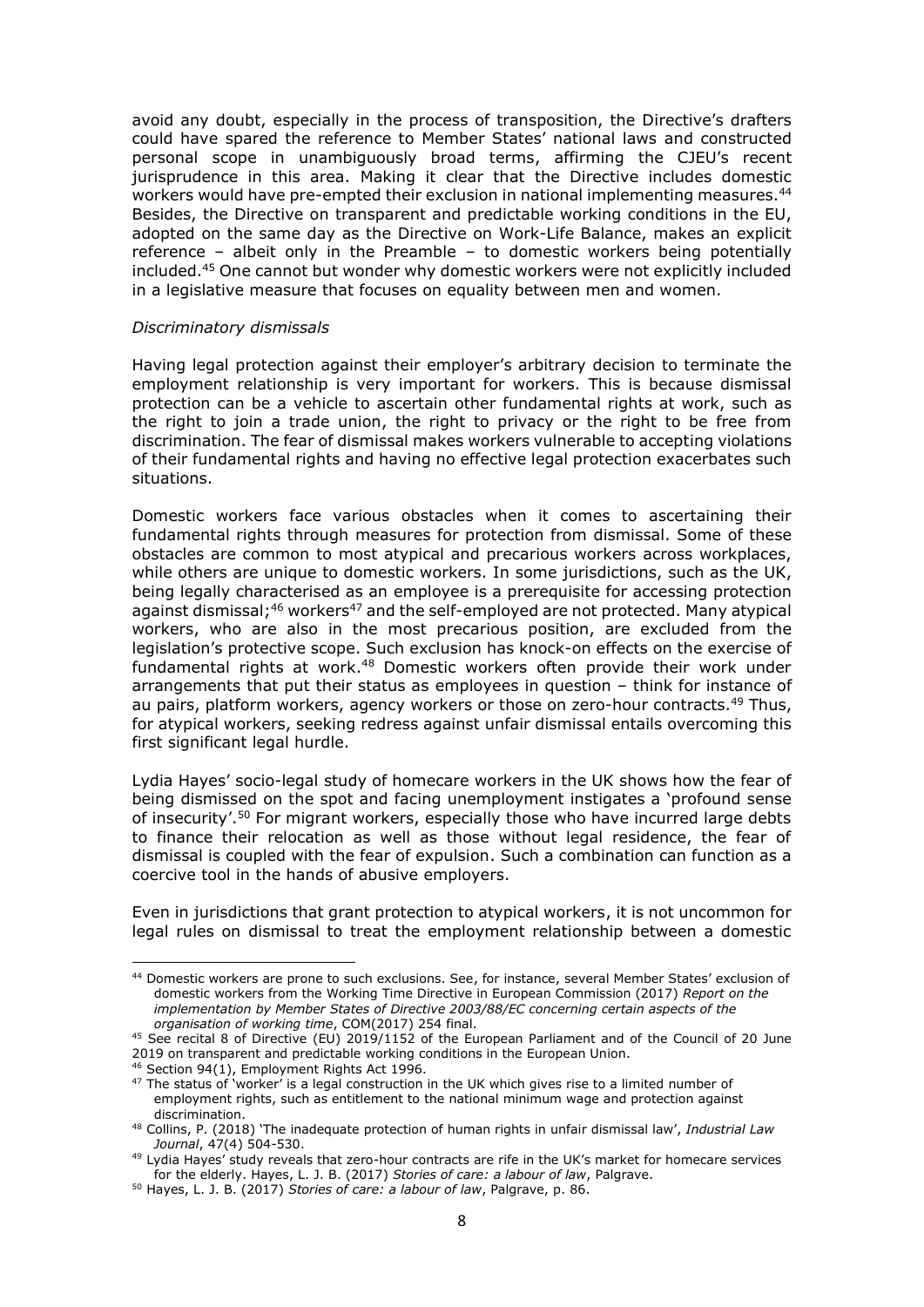worker and her employer differently from that of other employment relationships. Such differential treatment reflects the societal expectation for a higher level of trust and intimacy in the relationship between a domestic worker and her employer. This expectation is, however, one-sided, as it translates to greater flexibility and discretion for the employer only. In Spain, for instance, the specific piece of labour legislation applicable exclusively to domestic workers introduces divergences from generally applicable rules on the termination of employment.<sup>51</sup> In case of wrongful dismissal,<sup>52</sup> domestic workers are entitled to less compensation than other categories of workers. The employer may also dismiss the domestic worker with a written declaration of withdrawal (*desistimiento*) and without just cause, which is a requirement for the termination of other employment relationships. This form of dismissal is unique to domestic work.

When it comes to remedies against unlawful dismissal $53$  – this is the case of discriminatory dismissals such as that of a pregnant woman – Spanish courts have held that domestic workers are not entitled to readmission, which is the standard remedy for other unfairly dismissed workers. This is because courts consider that readmission would constitute an interference with the employer's private sphere. Courts have opted instead to treat domestic workers' discriminatory dismissal as wrongful and grant compensation.<sup>54</sup> The fact that the normal remedy against unlawful dismissal is readmission to work instead of compensation reflects the idea that workers' fundamental rights – such as the right to be free from discrimination – cannot be monetarised; instead of compensation, fundamental rights must be safeguarded with effectively dissuasive remedies.<sup>55</sup> The levelling down of domestic worker's protection against wrongful and unlawful dismissal conveys a message that their fundamental rights are of lesser importance for the legal system.

# **COVID-19 and domestic work**

The unprecedented global health emergency is having a multifaceted impact on domestic workers. Many domestic workers are at the frontline of the COVID-19 crisis, providing essential care for children, the elderly and other people in need. With schools closed, imposed lockdowns and people teleworking in most European countries, there are increased needs for home-based childcare and other types of care and domestic services. As domestic workers have no possibility to telework, those who continue to work during the pandemic do so while exposing themselves and their families to health risks. A survey on the impact of COVID-19 on platform workers reports cases of domestic workers who have had to turn up to work with their children.<sup>56</sup> As private households are often exempted from the application of occupational health and safety legislation, $57$  there has been little guidance by governments on what kind of measures employers should take to protect their domestic workers. In a recent policy brief, the International Domestic Workers Federation highlights that many domestic workers have suffered pay cuts or had their

<sup>&</sup>lt;sup>51</sup> Royal Decree 1620/2011 of 14 November, regulating the special relationship that characterizes service within the family household.

 $52$  With this term I refer to termination against procedural rules stipulated in the contract or legislation, or without just cause in those jurisdictions that require it.

<sup>&</sup>lt;sup>53</sup> I use unlawful and unfair dismissal interchangeably; broadly speaking, this is dismissal against the law.

<sup>54</sup> For example, TSJ Cataluña, Sala de lo Social, *Sentencia* 286/2013 of 15 January 2013.

<sup>55</sup> Baylos, A., Pérez Rey, J. (2009) *El despido o la violencia del poder privado* [Dismissal or the violence of private power], Trotta.

<sup>56</sup> Fairwork (2020) *The gig economy and Covid-19: Fairwork report on platform policies*, Oxford, United Kingdom.

<sup>57</sup> For instance, Article 3 of Council Directive 89/391/EEC on the introduction of measures to encourage improvements in the safety and health of workers at work excludes domestic workers from its personal scope. Similar exemptions can be found in a number of national health and safety legislations. See for instance, Section 51 of the UK 1974 Health and Safety Act or Article 3(4) of the Spanish Law 31/1995 on the prevention of risks at work.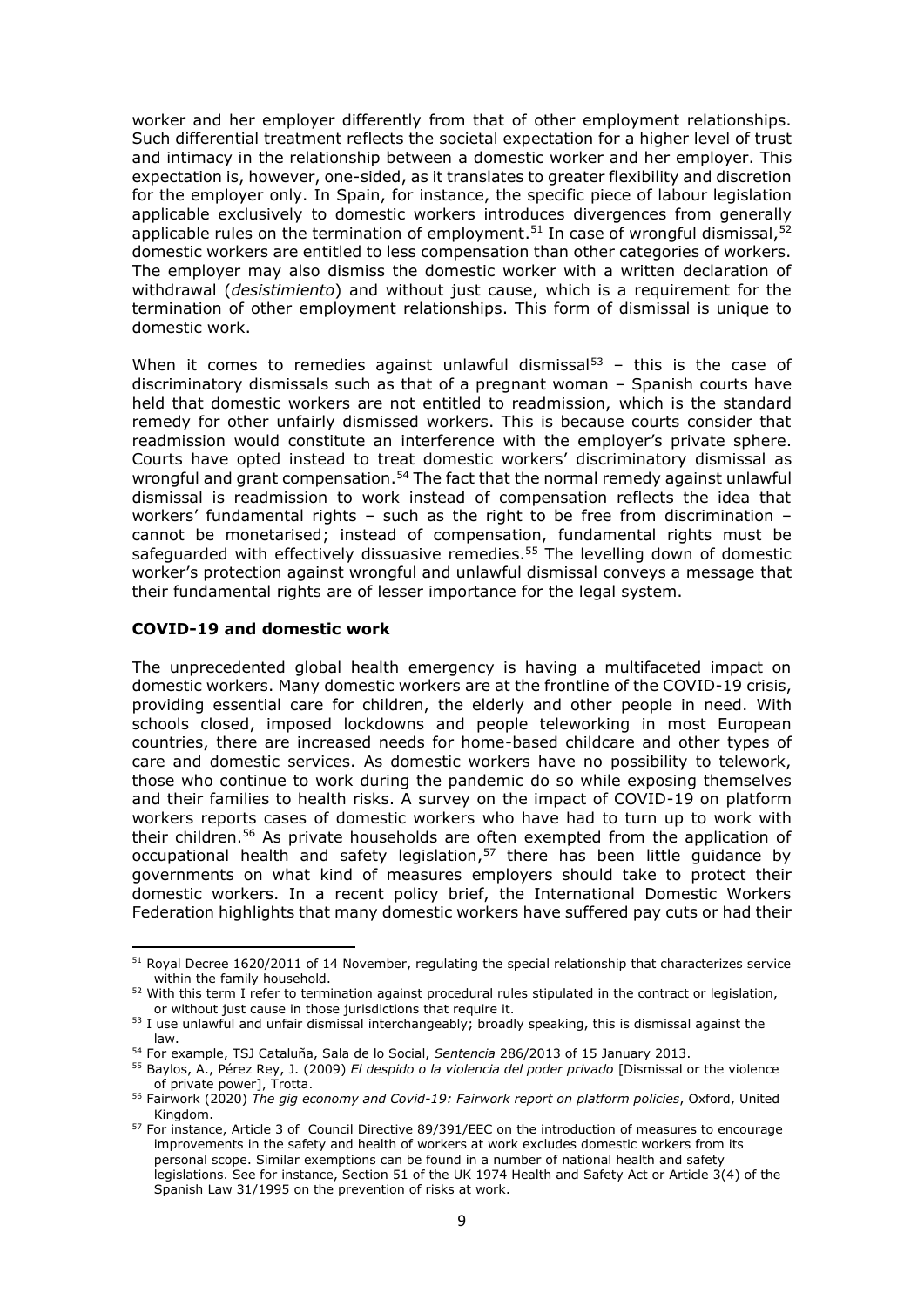employment relationships terminated or suspended without pay.<sup>58</sup> While significant loss of income due to the pandemic is not unique to domestic workers, it is unclear to what extent domestic workers could benefit from the different relief measures European governments have adopted to mitigate the impacts of the health crisis on the working population.

There are, however, some notable examples of European countries that have taken measures specifically directed at domestic workers. For instance, Spain has introduced a special subsidy applicable to domestic workers who have lost their income fully or partially due to the virus; this subsidy provides very much needed income support to domestic workers who are not entitled to unemployment benefits.<sup>59</sup> Belgium and France have adopted similar measures.<sup>60</sup> While these are certainly positive steps forward, it is important to state that migrants without legal migration status and those working informally – i.e. without appropriate social security registration and contributions – are not included; thus these groups of domestic workers are exposed to significant hardship.

# **Towards an inclusive vision of sex equality at work: the role of the EU and its institutions**

At the EU level, the concern with the problems paid domestic workers face is not new. In 2000, the European Parliament adopted the Resolution 'Regulating domestic help in the informal sector'.<sup>61</sup> Despite the rather infelicitous title, the Resolution made several valuable recommendations directed both at the Member States and at other EU institutions. The Resolution went beyond measures to fight undeclared work and proposed, inter alia, regular work permits for migrants to work as domestic workers, the promotion of sectoral social dialogue, the consideration of domestic workers' specificities when designing EU social legislation and for national equality bodies to conduct research on domestic workers' conditions.<sup>62</sup> Even though there was no follow-up as to whether the Parliament's recommendations were taken on, the Resolution shows that there was a broad EU political consensus to understand and address domestic workers' problems at work. While the Resolution made no explicit reference to paid domestic work as an issue of gender equality, the idea that domestic workers are predominantly women runs throughout the text.

It was the adoption of ILO Convention 189 on decent work for domestic workers<sup>63</sup> in 2011 that created a much-needed global impetus to put domestic workers' treatment in law and practice under scrutiny. In 2014, the Council adopted Decision 2014/51/EU authorising Member States to ratify ILO Convention 189; <sup>64</sup> to date, seven EU Member States have ratified the Convention.<sup>65</sup> Importantly, the Decision recognises that EU law already offers several of the rights and protections contained in this Convention. In 2016, the European Parliament adopted a new Resolution on domestic workers and carers, this time with a wide-ranging focus and much more pertinent language

<sup>58</sup> International Domestic Workers Federation (2020) *The impacts of COVID-19 on domestic workers and policy responses*, 1 May 2020.

 $59$  Royal Decree 11/2020 of 31 March.

<sup>60</sup> International Domestic Workers Federation (2020) *The impacts of COVID-19 on domestic workers and policy responses*, 1 May 2020.

<sup>&</sup>lt;sup>61</sup> European Parliament, Resolution on regulating domestic help in the informal sector (2000/2021(INI)) 30 November 2000.

<sup>62</sup> European Parliament, Resolution on regulating domestic help in the informal sector (2000/2021(INI)) 30 November 2000.

<sup>&</sup>lt;sup>63</sup> ILO, Decent work for domestic workers Convention No. 189 (16 June 2011).

<sup>&</sup>lt;sup>64</sup> Council Decision 2014/51/EU of 28 January 2014 authorising Member States to ratify, in the interests of the European Union, the Convention concerning decent work for domestic workers, 2011, of the International Labour Organisation (Convention No 189), OJ L 32 of 01.02.2014.

<sup>&</sup>lt;sup>65</sup> The list of States that have ratified is available here: [https://www.ilo.org/dyn/normlex/en/f?p=NORMLEXPUB:11300:0::NO::P11300\\_INSTRUMENT\\_ID:25](https://www.ilo.org/dyn/normlex/en/f?p=NORMLEXPUB:11300:0::NO::P11300_INSTRUMENT_ID:2551460) [51460.](https://www.ilo.org/dyn/normlex/en/f?p=NORMLEXPUB:11300:0::NO::P11300_INSTRUMENT_ID:2551460)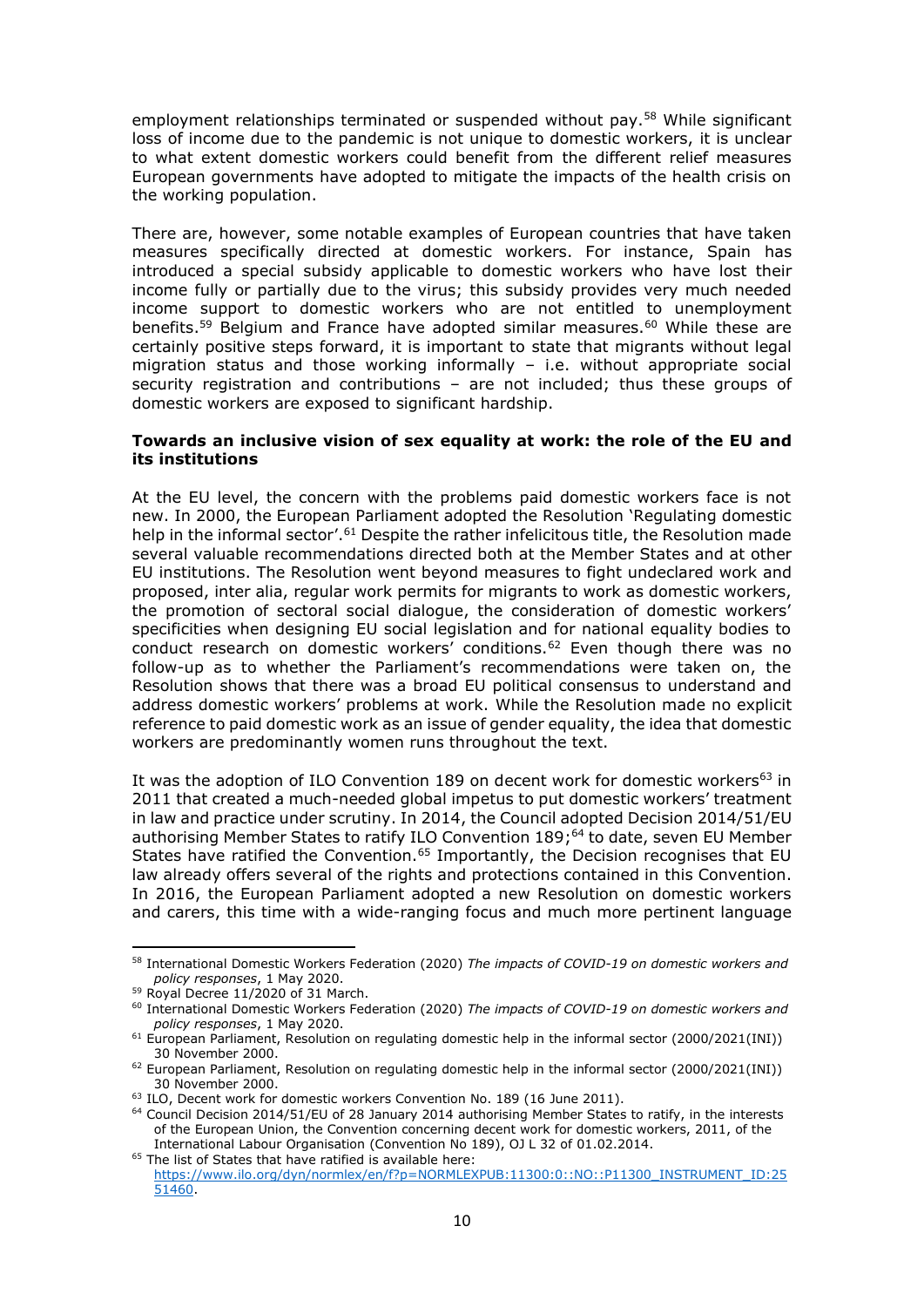than 16 years earlier. In this Resolution, domestic workers are not referred to as 'domestic help', while the focus is clearly on improving their working and living conditions across the EU instead of combatting undeclared work. <sup>66</sup> The Resolution recommends several policy and legislative interventions for the EU and its Member States. There is significant emphasis on the professionalisation of the care and domestic work sector, the lifting of any exclusions of domestic workers from EU and national labour and social security legislation and the enforcement of appropriate health and safety measures, including on maternity protection. The Report explicitly calls on the Commission and other European agencies to conduct comparative work on Member States' law and practice in relation to domestic work, with a view to exchanging good practices and fighting exploitation.<sup>67</sup>

The EU Fundamental Rights Agency (FRA) has done extensive research on domestic workers' challenges in accessing rights and protections. FRA has published three relevant reports to date: one in 2011 on migrant domestic workers in an irregular situation,<sup>68</sup> followed by a second report in 2015 on severe labour exploitation which identified domestic work as an at-risk sector.<sup>69</sup> and a third in 2018 focusing on female migrant domestic workers.<sup>70</sup> The reports yielded valuable insights on the impact of law and policy in a number of Member States. Importantly, there is evidence that national equality bodies are using findings from FRA's research to put the analysis of national problems in a broader European context and to urge national authorities to review domestic law and practice.<sup>71</sup> While FRA's work in this area is undoubtedly important, the research is conducted in selected Member States and only focuses on specific issues – mainly human rights abuses and severe labour exploitation.

Without denying the utility of FRA's work, I believe that a more holistic vision is urgently needed. It is important to broaden the perspective and conduct a comprehensive analysis of domestic workers' working conditions, including in key equality areas, that goes beyond protections against severe labour exploitation.<sup>72</sup> There is an urgent need for updated, specific information on how paid domestic work is regulated in the different Member States, as well as empirical data on how the law is applied in practice.

Having this information available and easily accessible is important for several reasons. First, it will allow knowledge exchange on Member States' innovative practices; such information can be a valuable resource for a variety of national actors, including equality bodies, trade unions and domestic workers' associations. Second, it would be an opportunity for EU institutions to clarify which EU social law sources apply to those working in or for private households. Third, a comparative study that includes an EU law dimension can serve to uncover mismatches between national laws and the protection provided by EU law in areas of importance for domestic

<sup>66</sup> European Parliament, Resolution of 28 April 2016 on women domestic workers and carers in the EU.

<sup>67</sup> Point 37, European Parliament, Resolution of 28 April 2016 on women domestic workers and carers in the EU.

<sup>68</sup> EU Fundamental Rights Agency (2011) *Migrants in an irregular situation employed in domestic work: Fundamental rights challenges for the European Union and its Member States*, Publications Office of the European Union.

<sup>69</sup> EU Fundamental Rights Agency (2015) *Severe labour exploitation: workers moving within or into the European Union*, Publications Office of the European Union.

<sup>70</sup> EU Fundamental Rights Agency (2018) *Out of sight: migrant women exploited in domestic work*, Publications Office of the European Union.

<sup>71</sup> Office of the Commissioner for Administration and the Protection of Human Rights (2019) *Αυτεπάγγελτη Τοποθέτηση της Επιτρόπου Διοικήσεως και Προστασίας Ανθρωπίνων Δικαιωμάτων, ως Εθνικής Ανεξάρτητης Αρχής Ανθρωπίνων Δικαιωμάτων, αναφορικά με το θεσμικό πλαίσιο που ρυθμίζει την οικιακή εργασία στην Κύπρο* [Ex officio report of the Office of the Commissioner for Administration and the Protection of Human Rights in relation to the regulatory framework on domestic work in Cyprus] (Report N. 15/2019).

 $72$  Pavlou, V. (2018) 'Where to look for change? A critique of the use of modern slavery and trafficking frameworks in the fight against migrant domestic workers' vulnerability' *European Journal of Migration and the Law* 20(1) pp. 83-107.